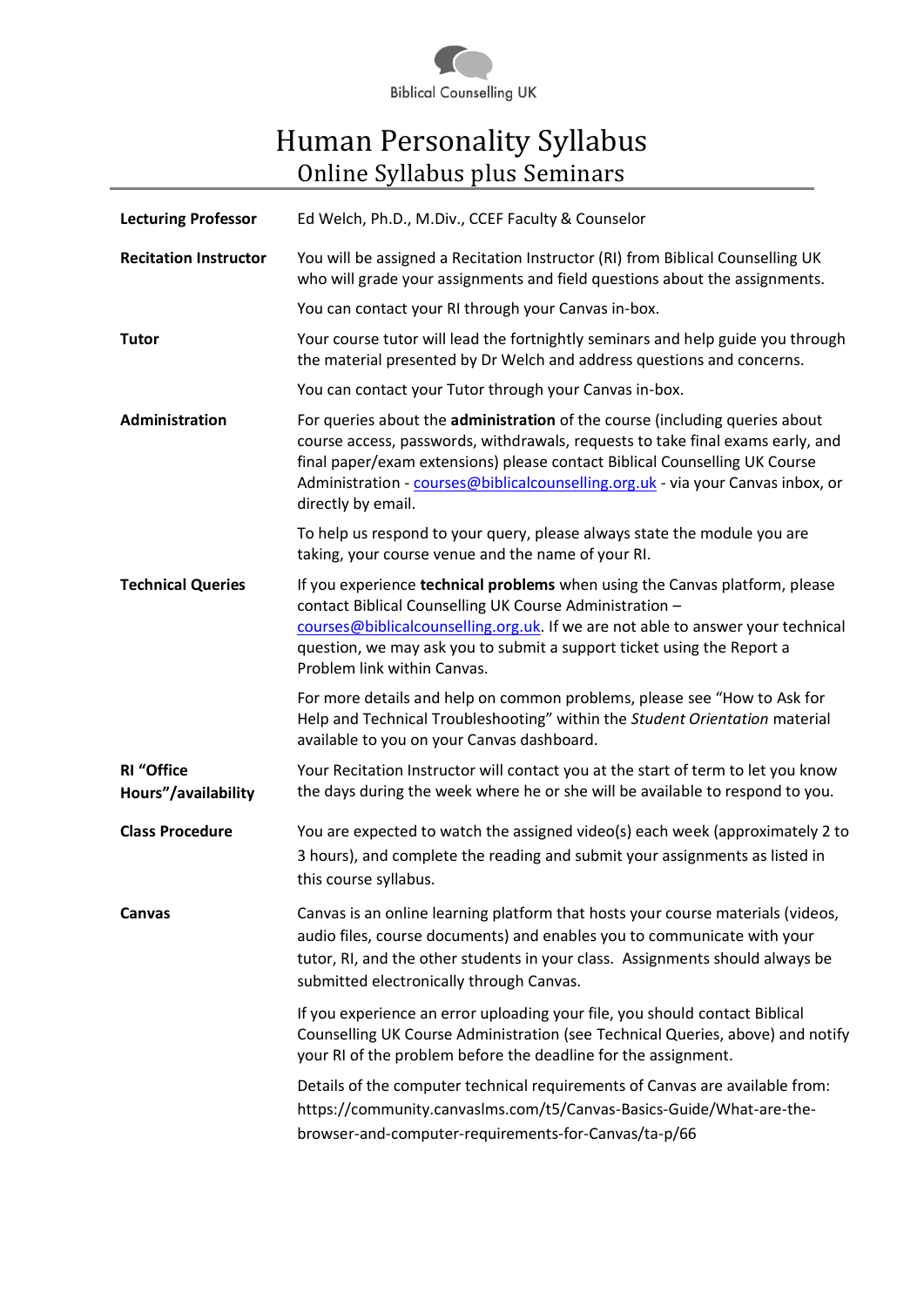#### **Course Materials – Sharing and Copyright Permissions**

As a reminder, all materials provided to you for this course through Canvas are copyrighted by CCEF or other publishers, to whom we pay a fee for their use. These materials include the course syllabus, assignments, articles, and video/audio lectures. You may not reproduce or share any of these materials without the prior permission from Biblical Counselling UK.

As an exception to this policy, CCEF allow students to share up to 10 copies of *Journal of Biblical Counseling (JBC)* articles from the course for use in their personal ministry. Examples of this would include sharing an article with a counsellee, spouse, friend or small group. This is strictly limited to *JBC* articles. If you wish to share a *JBC* resource with more than 10 people, you will need to make an application via the **permissions page** on the CCEF website.

### **Course Objectives**

*Who are we? How do we think about, talk with, and care for other people because of how we view them?*

Scripture is crammed with answers to these questions. This course aims to draw out answers from Scripture in such a way that we know God better, know ourselves better, and are led into faith and love. It will also consider non-Christian counselling case studies as a way to demonstrate careful engagement as well as Scripture's breadth and depth.

This course fulfills the following learning goals:

- 1. The student will exhibit a deep love for the Triune God, his word, his truth and his church and a Christ-like humility in relation with others.
- 2. The student will demonstrate basic knowledge in Scripture, Reformed Theology, Biblical Theology, church history and apologetics.
- 3. The student will understand the broad context of counselling and will apply God's eternal word to a changing world in a counselling context.

# **Reading List**

### **Required Textbooks**

*^Collected Writings of John Murray. Vol. 2, "*Systematic Theology", John Murray, pp. 3-119 *God Dwells Among Us*, G.K. Beale and Mitchell Kim *Love's Executioner,* Irvin Yalom

*^*This reading is quite technical, so as an alternative, you can read either of the following: *Know the Truth*, Bruce Milne, pp 90-124  *In Understanding be Men*, T.C. Hammond, pp 68-94

#### **Required Articles**

*Available in your course in Canvas; JBC* refers to the *Journal of Biblical Counseling*

"A Dangerous Idea? Martin Luther, E.Y. Mullins and the Priesthood of All Believers," Rogers, *Westminster Theological Journal*, Spring 2010, pp 119-134.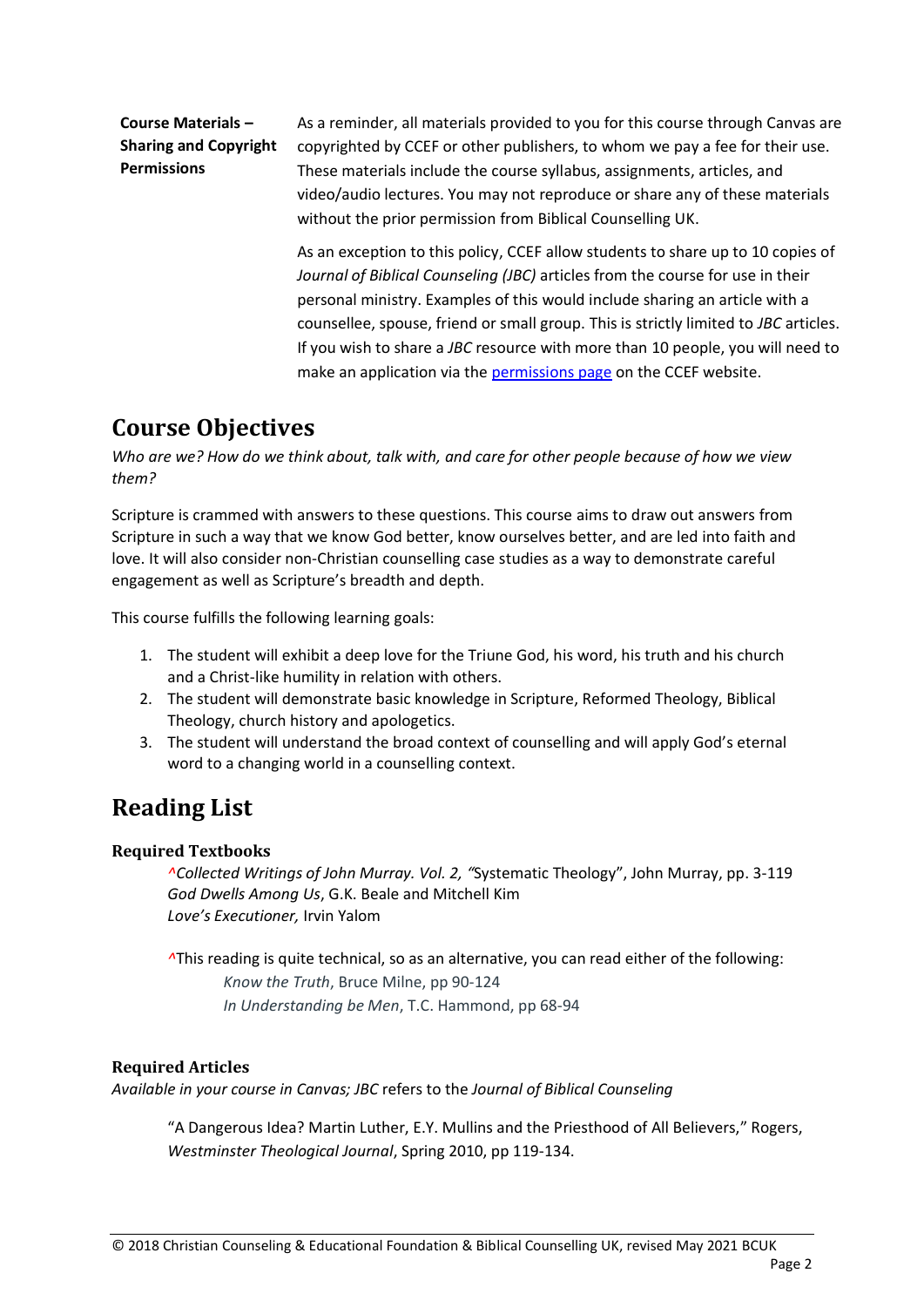"Illumination and Investiture: The Royal Significance of the Tree of Wisdom in Genesis 3," William N. Wilder*, Westminster Theological Journal* 68 (2006), 51-69.

"Spiritual Antithesis: Common Grace, and Practical Theology," Dennis Johnson, WTJ 63(2002), 73ff.

## **Lecture & Assignment Schedule**

- Please refer to the "Expectations for Assignments" and Grading Rubrics for a more thorough description of assignments and to the "Reading List" for the complete reading list.
- Due dates for assignments are listed in Canvas and are due by 23.55 pm on the due date.

| Week 1 | Watch        | Lectures 1, 2                                                                                         |  |  |  |
|--------|--------------|-------------------------------------------------------------------------------------------------------|--|--|--|
|        | Read         | Course syllabus                                                                                       |  |  |  |
|        |              | Beale, Ch 1-2                                                                                         |  |  |  |
|        |              | Yalom, Prologue and Ch 1 "Love's Executioner"                                                         |  |  |  |
|        |              | Murray, Ch 4 (pp 34-46); or Milne pp90-96; or Hammond pp 68-74                                        |  |  |  |
|        |              |                                                                                                       |  |  |  |
| Week 2 | <b>Watch</b> | Lectures 3, 4, 5                                                                                      |  |  |  |
|        |              |                                                                                                       |  |  |  |
|        | Read         | Murray, Ch 1-3 (pp 3-33) and Ch5-6 (pp 47-66); or Milne pp96-98 (no reading set if                    |  |  |  |
|        |              | you have chosen Hammond as an alternative to Murray)                                                  |  |  |  |
|        |              | Article: Rogers, "A Dangerous Idea?"                                                                  |  |  |  |
|        |              | <b>Submit</b> Response Paper #1                                                                       |  |  |  |
|        |              |                                                                                                       |  |  |  |
| Week 3 |              | Watch Lectures 6, 7                                                                                   |  |  |  |
|        |              |                                                                                                       |  |  |  |
|        | <u>Read</u>  | Yalom, Chapter 2, "If Rape Were Legal"*                                                               |  |  |  |
|        |              | Murray, Ch 7-10 (pp 67-119); or Milne pp 99-114; or Hammond pp 74-94                                  |  |  |  |
|        |              | * NOTE from Dr. Welch: "The second case study in Love's Executioner might be hard for some to         |  |  |  |
|        |              | read. The language is raw and the person does muse at one point, 'If rape were legal' It concludes    |  |  |  |
|        |              | well, with what comes close to a secular repentance and enlivened conscience. But if you think the    |  |  |  |
|        |              | case study would be difficult to read, instead please take some time to consider theological reasons  |  |  |  |
|        |              | for why you might work hard to get to know the hard things in a person's life, even when their sin is |  |  |  |
|        |              | blatant or offensive to you.                                                                          |  |  |  |
| Week 4 |              |                                                                                                       |  |  |  |
|        |              | Watch Lectures 8, 9, 10                                                                               |  |  |  |
|        | Read         | Article: Dennis Johnson, "Spiritual Antithesis" (pp 1-27)                                             |  |  |  |
|        |              | Beale, Ch. 3-4                                                                                        |  |  |  |
|        |              |                                                                                                       |  |  |  |
|        |              | <b>Submit</b> Response Paper #2                                                                       |  |  |  |
|        |              |                                                                                                       |  |  |  |
| Week 5 | <b>Watch</b> | Lectures 11, 12                                                                                       |  |  |  |
|        |              |                                                                                                       |  |  |  |
|        | Read         | The Book of James                                                                                     |  |  |  |
|        |              | Article: William Wilder: "Illumination and Investiture" (pp 51-69)                                    |  |  |  |
|        |              | Beale, Ch 5-6                                                                                         |  |  |  |
|        |              |                                                                                                       |  |  |  |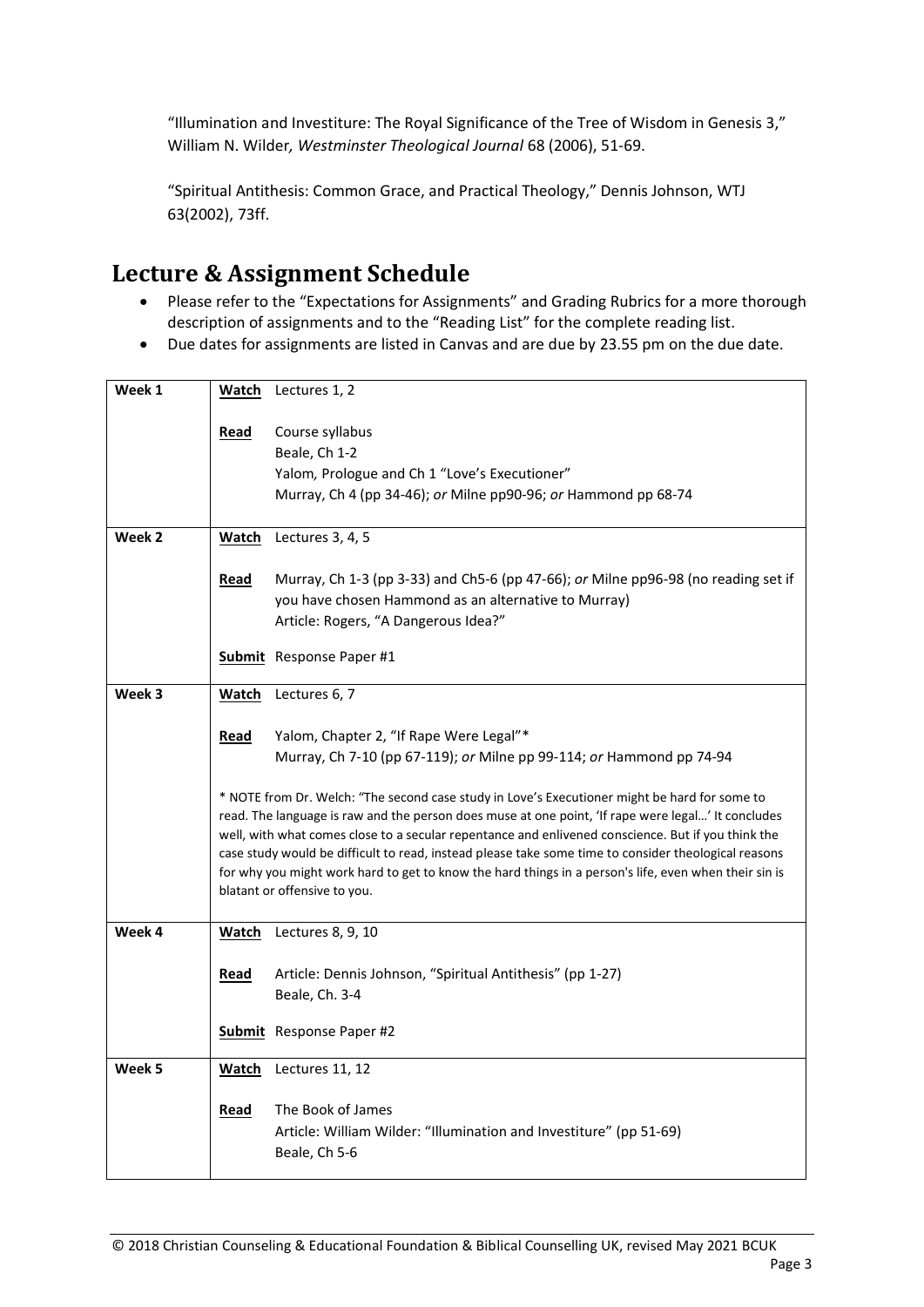| Week 6  | <u>Watch</u>                                                                                                                                                                                                                                                                                                                                                                 | Lectures 13, 14, 15                                                              |  |  |  |
|---------|------------------------------------------------------------------------------------------------------------------------------------------------------------------------------------------------------------------------------------------------------------------------------------------------------------------------------------------------------------------------------|----------------------------------------------------------------------------------|--|--|--|
|         | <b>Read</b>                                                                                                                                                                                                                                                                                                                                                                  | Yalom, Ch 3 "Fat Lady"                                                           |  |  |  |
|         |                                                                                                                                                                                                                                                                                                                                                                              | Proverbs, particularly chapter 1-10                                              |  |  |  |
|         |                                                                                                                                                                                                                                                                                                                                                                              | <b>Submit</b> Response Paper #3                                                  |  |  |  |
|         |                                                                                                                                                                                                                                                                                                                                                                              |                                                                                  |  |  |  |
| Week 7  | Watch                                                                                                                                                                                                                                                                                                                                                                        | Lectures 16, 17, 18                                                              |  |  |  |
|         | <b>Read</b>                                                                                                                                                                                                                                                                                                                                                                  | Yalom, Ch 4 "The Wrong One Died"                                                 |  |  |  |
|         |                                                                                                                                                                                                                                                                                                                                                                              | Yalom, Ch 5 "I Never Thought It Would Happen to Me"                              |  |  |  |
|         |                                                                                                                                                                                                                                                                                                                                                                              | Yalom, Ch 6 "Do Not Go Gentle"                                                   |  |  |  |
| Week 8  | <b>Watch</b>                                                                                                                                                                                                                                                                                                                                                                 | Lectures 19, 20                                                                  |  |  |  |
|         | Read                                                                                                                                                                                                                                                                                                                                                                         | Yalom, Ch 7 "Two Smiles"                                                         |  |  |  |
|         |                                                                                                                                                                                                                                                                                                                                                                              | Beale, Ch 7-8                                                                    |  |  |  |
|         |                                                                                                                                                                                                                                                                                                                                                                              | *optional: The Gospel of John                                                    |  |  |  |
|         |                                                                                                                                                                                                                                                                                                                                                                              | Submit Response Paper #4                                                         |  |  |  |
| Week 9  | <b>Watch</b>                                                                                                                                                                                                                                                                                                                                                                 | Lectures 21, 22, 23                                                              |  |  |  |
|         |                                                                                                                                                                                                                                                                                                                                                                              |                                                                                  |  |  |  |
|         | <b>Read</b>                                                                                                                                                                                                                                                                                                                                                                  | Yalom, Ch 8 "Three Unopened Letters"<br>Yalom, Ch 9 "Therapeutic Monogamy"       |  |  |  |
|         |                                                                                                                                                                                                                                                                                                                                                                              | The Letter to the Ephesians                                                      |  |  |  |
| Week 10 | <b>Watch</b>                                                                                                                                                                                                                                                                                                                                                                 | Lectures 24, 25                                                                  |  |  |  |
|         |                                                                                                                                                                                                                                                                                                                                                                              |                                                                                  |  |  |  |
|         | Read                                                                                                                                                                                                                                                                                                                                                                         | Yalom, Ch 10 "In Search of the Dreamer"*                                         |  |  |  |
|         |                                                                                                                                                                                                                                                                                                                                                                              | *NOTE from Dr. Ed Welch: "The chapter for this week, "In Search of the Dreamer," |  |  |  |
|         | discusses sexuality and abuse in a way that may be distressing for some. My reason for                                                                                                                                                                                                                                                                                       |                                                                                  |  |  |  |
|         | assigning this case study is that it raises two issues for us: One, how do we think biblically<br>about dreams? Two, it seems as though Yalom is quite confident in his dream<br>interpretations, and you could finish this case study feeling as if you were sorely deficient in<br>understanding people because you don't have a manual for dream interpretation. In other |                                                                                  |  |  |  |
|         |                                                                                                                                                                                                                                                                                                                                                                              |                                                                                  |  |  |  |
|         |                                                                                                                                                                                                                                                                                                                                                                              |                                                                                  |  |  |  |
|         | words, you might sense that Scripture misses some important matters. I don't want that to                                                                                                                                                                                                                                                                                    |                                                                                  |  |  |  |
|         | happen. If you think it best to skip this case study, use this as an opportunity to consider<br>how important dreams are. How does Scripture guide us in thinking about them?                                                                                                                                                                                                |                                                                                  |  |  |  |
|         |                                                                                                                                                                                                                                                                                                                                                                              | <b>Submit</b> Response Paper #5                                                  |  |  |  |
| Week 11 | <b>Watch</b>                                                                                                                                                                                                                                                                                                                                                                 | Lecture 26                                                                       |  |  |  |
|         | <b>Read</b>                                                                                                                                                                                                                                                                                                                                                                  | Beale, Ch 9-11                                                                   |  |  |  |
|         |                                                                                                                                                                                                                                                                                                                                                                              |                                                                                  |  |  |  |
| Week 12 |                                                                                                                                                                                                                                                                                                                                                                              | <b>Submit</b> Final Exam<br>Feedback questionnaire                               |  |  |  |
|         |                                                                                                                                                                                                                                                                                                                                                                              |                                                                                  |  |  |  |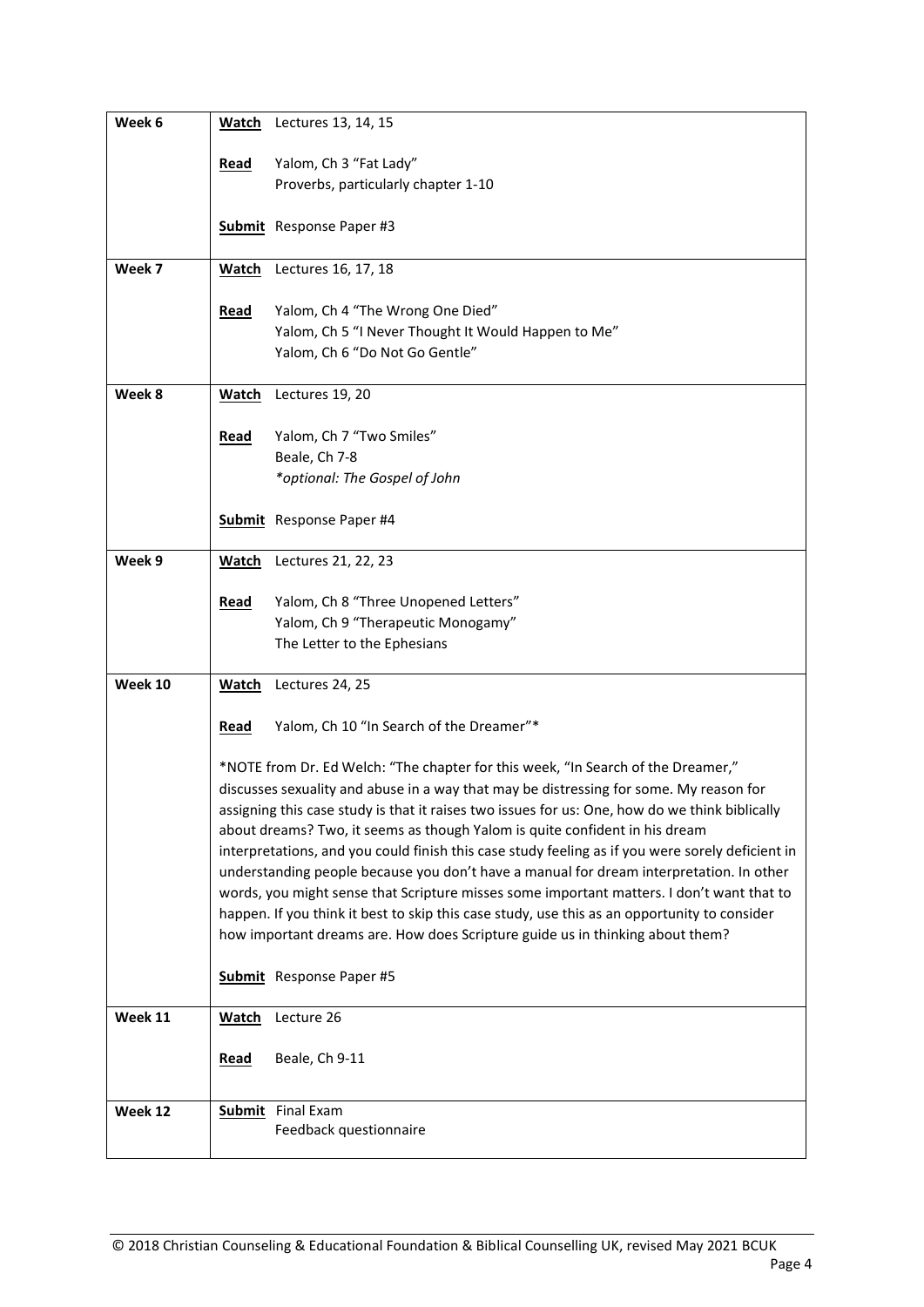## **Expectations for Assignments**

A complete schedule of class lectures and assignments is provided above.

#### **1. Class Participation (10%)**

This grade will be calculated from your attendance at seminars.

#### **2. Response Papers (50%)**

You will write five response papers over the course of the term, as noted in Canvas. In your response papers, your RI will be looking for personal, thoughtful and succinct responses to the information provided in readings and lectures.

#### **3. Final Exam (40%)**

The final exam will consist of short answer and essay questions, covering the important themes and concepts of the module. A study guide is provided in week 12, along with instructions about taking the exam.

You will have one full week to complete this assignment, from when the exam is made available to the due date given.

If you need to sit the final exam early (eg because of holiday arrangements), please contact **courses@biblicalcounselling.org.uk** to request early access to the exam. Your revised due date will be one week after you are given access to the exam.

## **Grading Rubrics**

#### **Response Papers**

The goal of the Response Papers in Human Personality is for students to be personal and thoughtful.

- Being personal means to be affected and moved by the information presented to you, either through lecture or reading. Being personal is not simply amassing information, but it is processing and responding to the information.
- Being thoughtful includes synthesising material, making connections to other lectures, offering creative, useful and summary metaphors, seeing parts and the whole, making connections to Scripture, keeping the general direction of the course in view.

Papers should be well written with no spelling or grammatical mistakes.

### **Assignment Format**

- 1. All papers should be typed, **12-point font, in a legible font (Times New Roman, Calibri or Cambria), one-inch margins, and double-spaced** unless indicated otherwise in the specific assignment directions.
- 2. Assignments are to be uploaded in Canvas by the assigned due date.
- 3. Papers should be submitted with one of the following file extensions: doc or docx. This format ensures that your Recitation Instructor will be able to open it.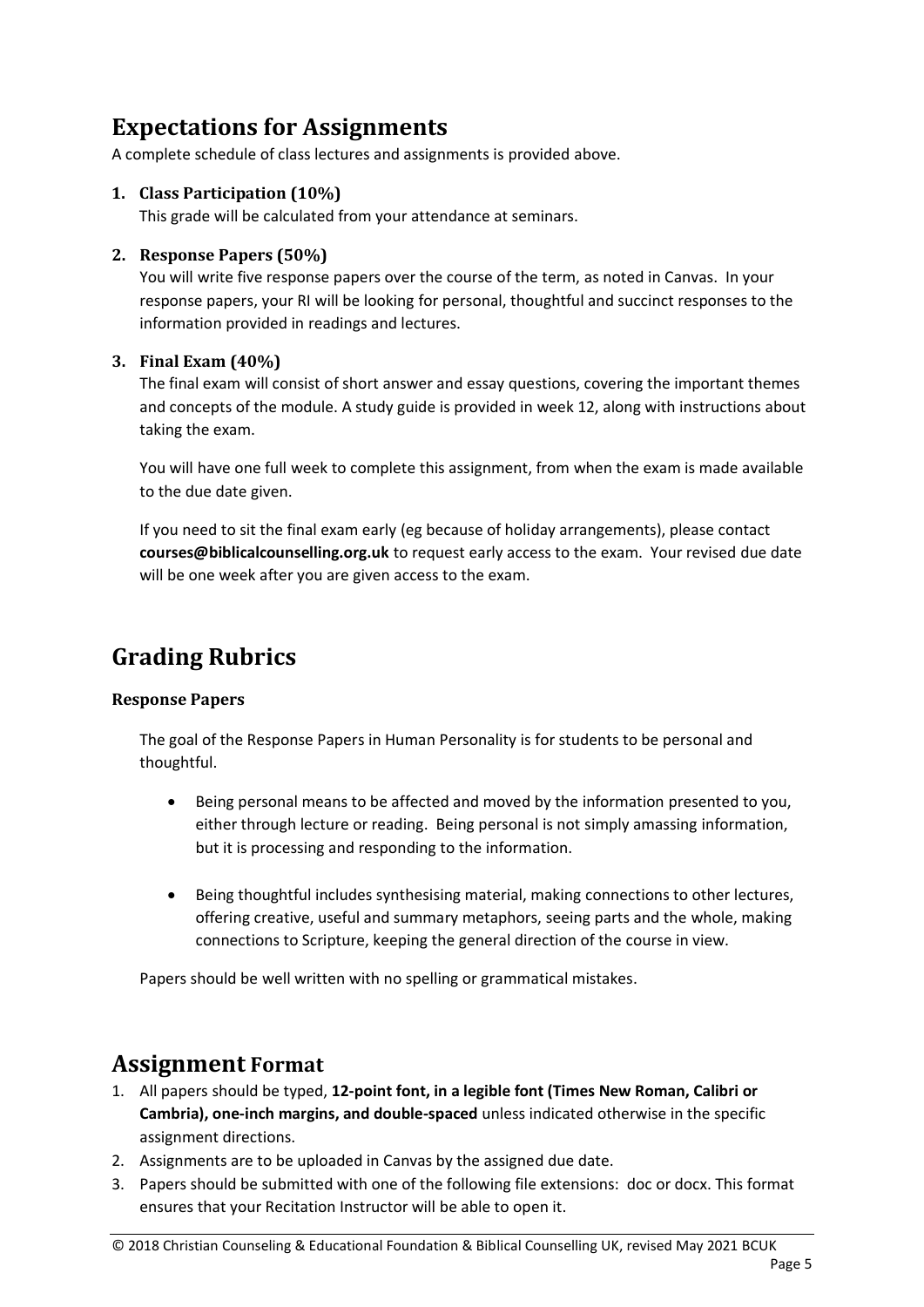- 4. Pay careful attention to word count requirements.
- 5. Please type your **name and word count** at the top of the first page of any assignments that you submit. (Your name does not count toward word count, nor do footnotes, if you use them.)
- 6. Please note that you may be downgraded for not adhering to these guidelines.
- 7. All assignments will always come from the syllabus or Canvas. Recorded lecturers may mention additional assignments, but if they are not in your syllabus, they are not assigned.

## **Assignments & Grading**

The chief purposes of a grade are to be informative about how you performed and to help hold you accountable. Taking a course for credit challenges you to put in the time and concentrated effort needed to do your very best quality thinking and work. Your life and ministry depend upon your growing wisdom. We want to handle truth well; we want to walk well. Put off the competitiveness or fear of failure that lurks within and competes with our Father's goals for our education. Jesus' disciples are learners by definition, unashamed of our continual need to grow in knowledge, wisdom, and love (James 1:5; Matt. 5:3). The grading is a tool to help hold you accountable to those goals and desires that led you to register in the first place.

|                | <b>Assignments</b>                                               | <b>Grading Scale</b>                                                |                                                                                                                                    |  |
|----------------|------------------------------------------------------------------|---------------------------------------------------------------------|------------------------------------------------------------------------------------------------------------------------------------|--|
| 1.<br>2.<br>3. | Participation (10%)<br>Response papers (50%)<br>Final Exam (40%) | A<br>А-<br>B+<br>B<br>B-<br>$C+$<br>C<br>$C-$<br>D+<br>D<br>D-<br>F | 95 and above<br>92-94.9<br>88-91.9<br>85-87.9<br>82-84.9<br>78-81.9<br>75-77.9<br>72-74.9<br>70-71.9<br>68-69.9<br>66-67.9<br>< 66 |  |

### **Late Assignments**

**Assignments** that are late will have 10 marks deducted for every day that they are late, and "0" after one week.

### **Requests for Extensions**

**Policies:** Please refer to the BC UK Student Handbook (available in the Course Information section on Canvas) regarding policies for granting late assignments and extensions.

- 1. Extensions will not be granted for holidays or previously planned events.
- 2. **To request an extension for up to 7 days**, contact your RI through the Canvas platform 48 hours before the deadline, stating the reason for your extension request and how long an extension you are asking for.